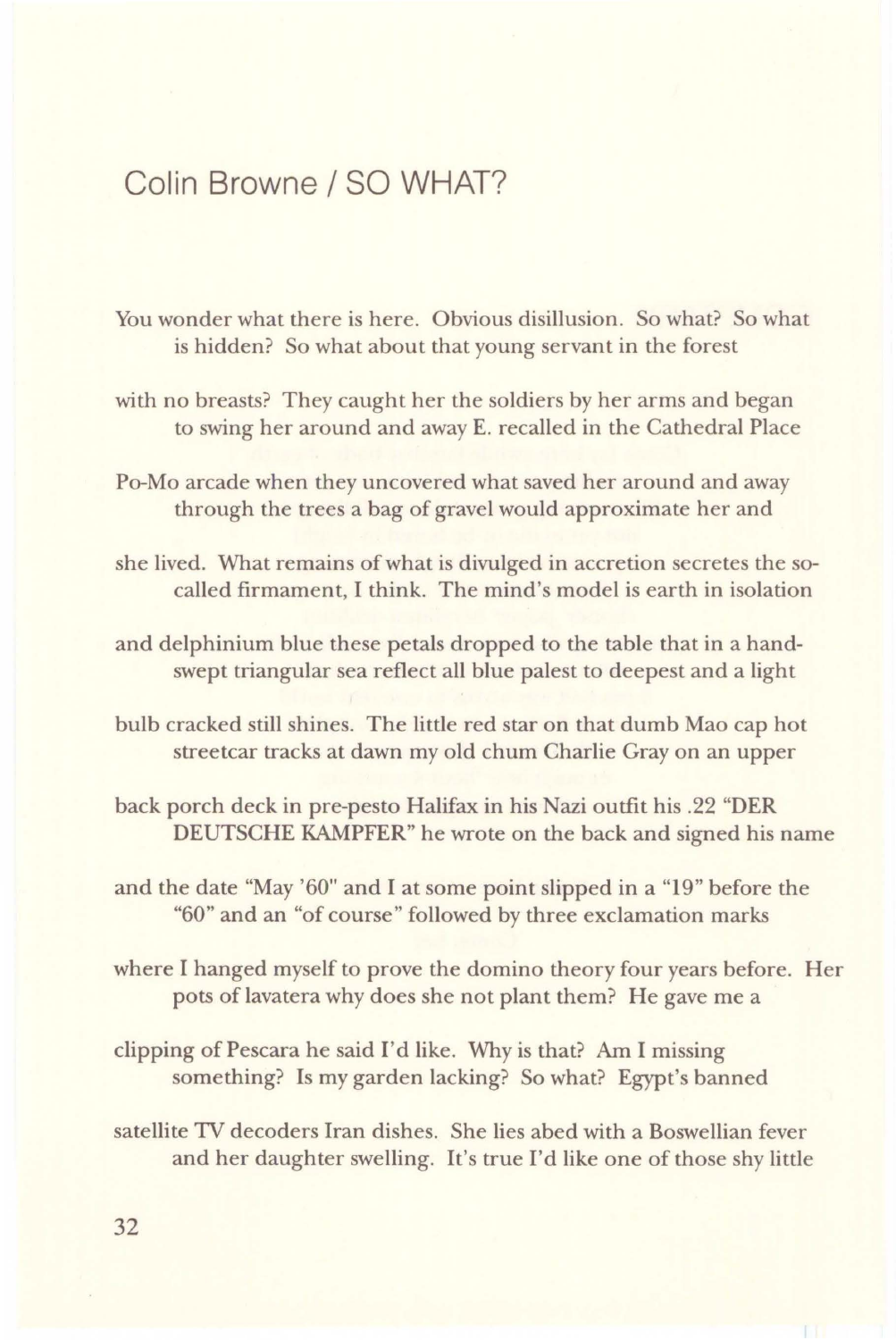bluebells growing on the Monkey King's crags in a mound of hot pine needles beneath the world's oldest tree. There are crumbs to

- scrape out of the nail holes in the table. Ratko Mladic's infantry is marching on Zepa. I did not expect to be gutted by helplessness
- and privilege. How much blood beneath that pine? The sea tonight was murky. The boy said "I like" and chucked balls to the dog while
- his Dad fished. In the nearby house a rival applesauce is being stirred in a nod to the measured hebejebees of community the dog shit
- picked up in a bread bag aspires to and now on the slug-slick hog fuel every needle's compromised. So what? At sixteen he left home for
- prison now your face is too big prison took him hard the scripted stars bury the blow job cows sing she put her toe in the hole to feel once
- more the pale sand like pumice White Lake she thinks Breezy Bay Liz McP. reaching into the rock face an egg!!! What we are catches up.
- Bindweed binds us where it's yanked until dying winds us in. All of us leaves laced by bugs, I think. ''The ancient tones" he said of Bill
- Monroe on the bus his "secret songs" oh I wish! I'm wondering was he on the Bill Miner jury the Old Man did he wear delphinium blue once
- there was a bed just before the road entered the woods on the right near his ashes in the rose beds that was forty-one years ago the ashes
- but is it enough to say he's a rose now or was one two years ago I want statistics I liked it when the Royal Horticultural Society declared